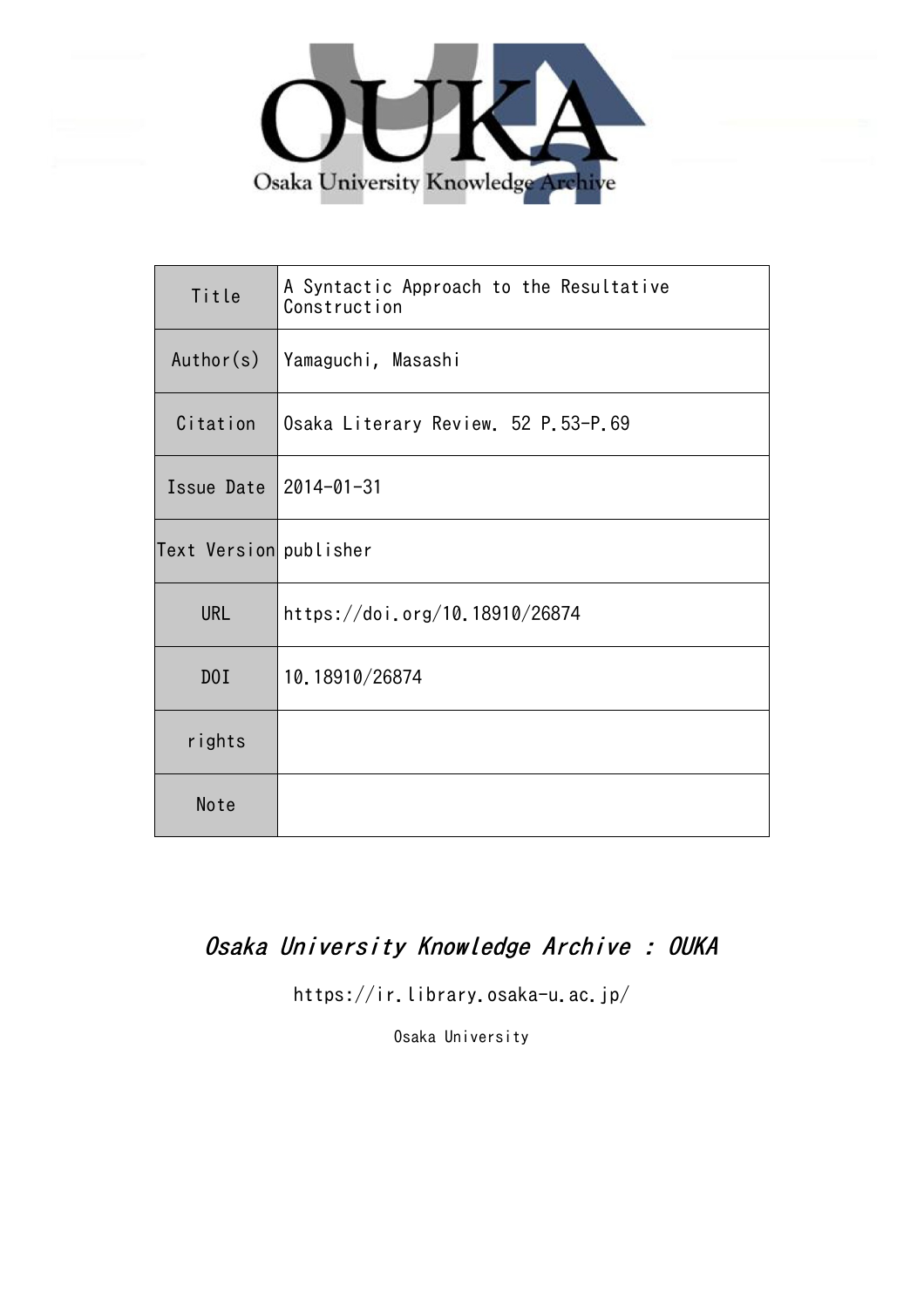## A Syntactic Approach to the Resultative Construction

YAMAGUCHI Masashi

**Osaka Literary Review**

2013 No. 52

OLR 同人会

OSAKA UNIVERSITY GRADUATE SCHOOL OF LETTERS ENGLISH LITERATURE AND LINGUISTICS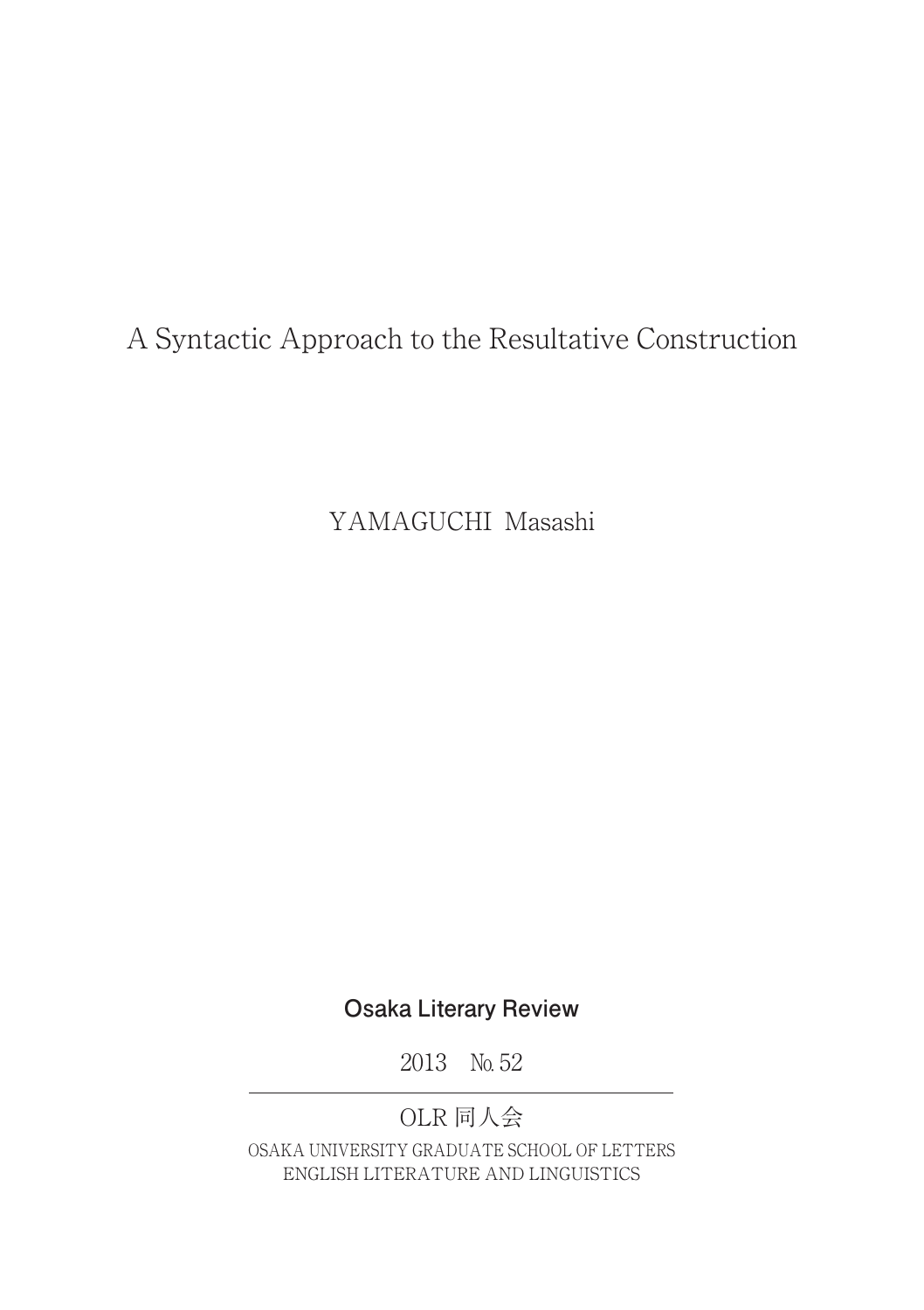## A Syntactic Approach to the Resultative Construction

YAMAGUCHI Masashi

#### 1. Introduction

This paper analyzes the syntactic structure of the resultative construction, examples of which are shown below in (1).

- (1) a. John hammered the metal flat.
	- b. The lake froze solid.
	- c. He ran his shoes threadbare.

There are several approaches to the resultative construction. In this paper, we focus on the theta-role assignment and the telicity of the construction. This paper is organized as follows. Section 2 reviews previous studies. Section 3 presents a new analysis for the resultative construction. Section 4 indicates the type of predicates that can be resultative predicates. Section 5 provides an intermediate summary. Section 6 and Section 7 include the Italian and Japanese data to verify the universality of my study. Section 8 presents further implications. Section 9 states the conclusion.

#### 2. Previous studies

In this section, we review some previous studies of the resultative construction.

#### 2.1 Hasegawa (1998)

Hasegawa proposes the structure shown in (2) for the resultative construction.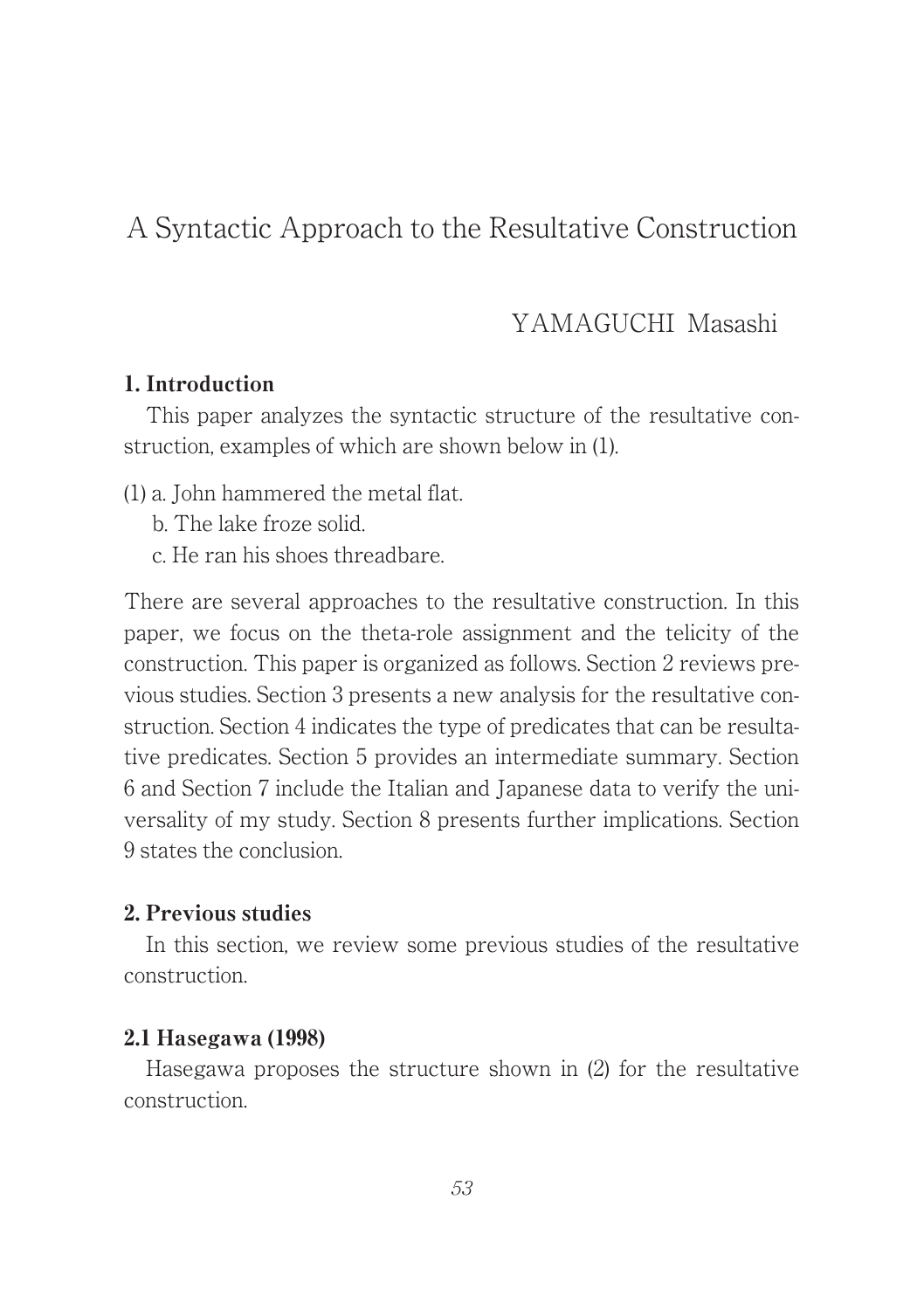

According to her, the basic function of Res is to represent a state, which is similar to what BE does in the Lexical Conceptual Structure (LCS) approach. However, Res serves an additional purpose: it connects the eventuality expressed by Vs to the state or location represented by AP/PP. Hasegawa also assumes that the Res head moves to the higher predicate V and that the resultative construction emerges only after this transfer takes place. However, Takamine (2007) argues that this analysis is flawed. According to her study, the object is basegenerated under the specifier of VP (Spec,VP), whereas the verb that assigns the theta-role to the object is base-generated under Res. Assuming that the theta-role assignment obeys strict locality conditions and is restricted to sisters, the theta role assignment of the verb to the object across the ResP boundary violates the locality conditions.

#### 2.2 Takamine (2007)

Takamine divides Washio's (1997, 1999) classification of the resultative construction into two types; Spread resultative and Polish resultative. Examples are shown in (3).

(3) a. Spread resultative

Taro-ga moti-o taira-ni nobasita. Taro-NOM rice.cake-ACC flat-NI spread.PAST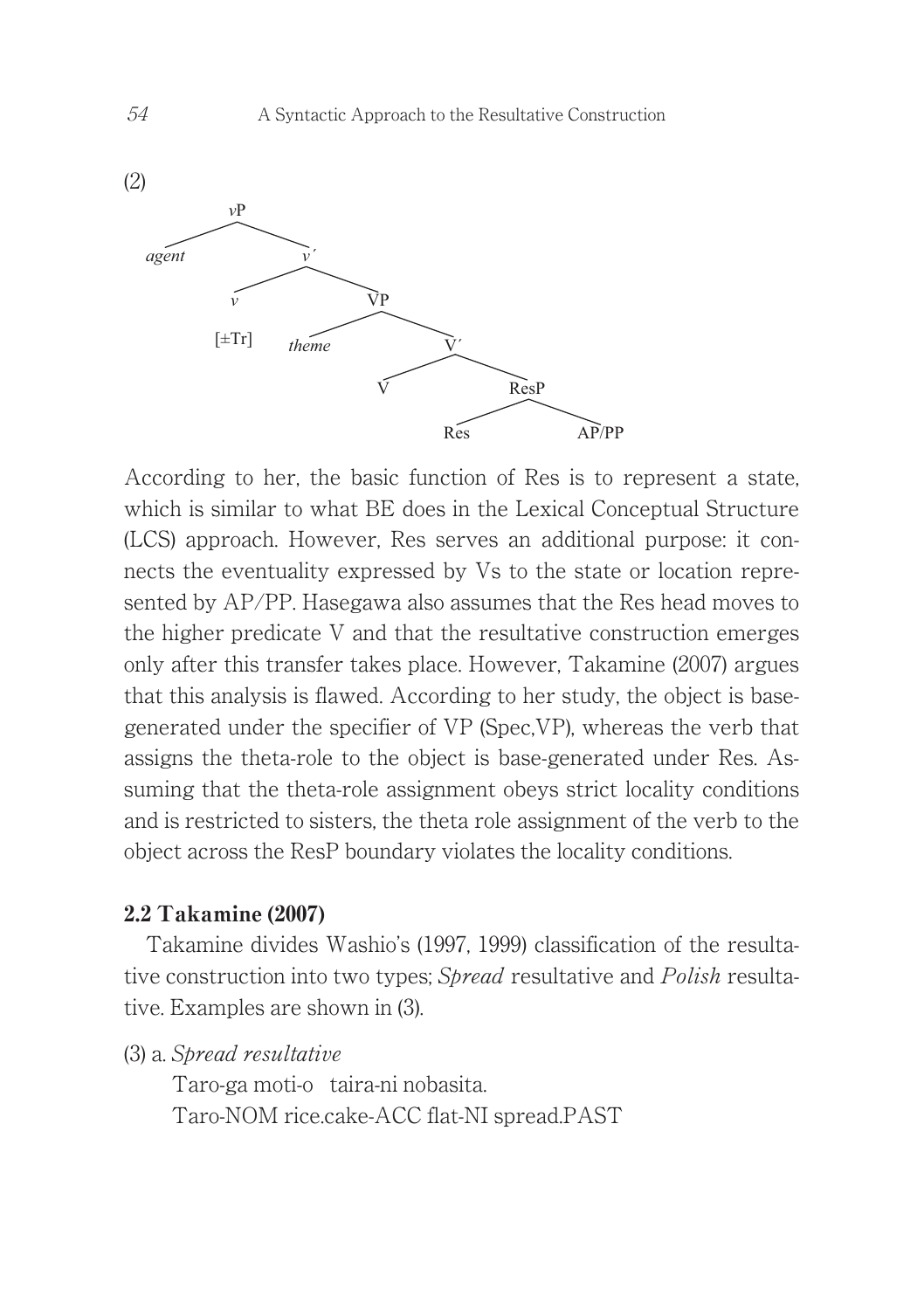"Taro spread the rice cake flat."

b. Polish resultative

Taro-ga kinzoku-o pikapika-ni migaita. Taro-NOM metal-ACC shiny-NI polish.PAST "Taro polished the metal shiny."

Takamine argues that these two types of resultatives display different behavior in terms of syntactic diagnostics such as honorification.

(4) a. Zizyuu-ga ohimesama-o totemo o-utukusi-ku sodateta. chamberlain-NOM princess-ACC very HON-beautiful-KU raise. PAST

ʻThe chamberlain raised the princess very beautiful.'

b. Ohimesama-ga tume-o (\*o-)kirei-ni migaita. princess-NOM nail-ACC HON-beautiful-NI polish.PAST ʻThe princess polished her nails beautiful.'

She argues that the *spread* reusltative *sodateru* allows the honorific morpheme *o*- to be prefixed to the resultative adjective, but in the *pol*ish type resultative *migaku* does not. Based on Ramchand (2008), she proposed the structures presented in (4) as their base structures.

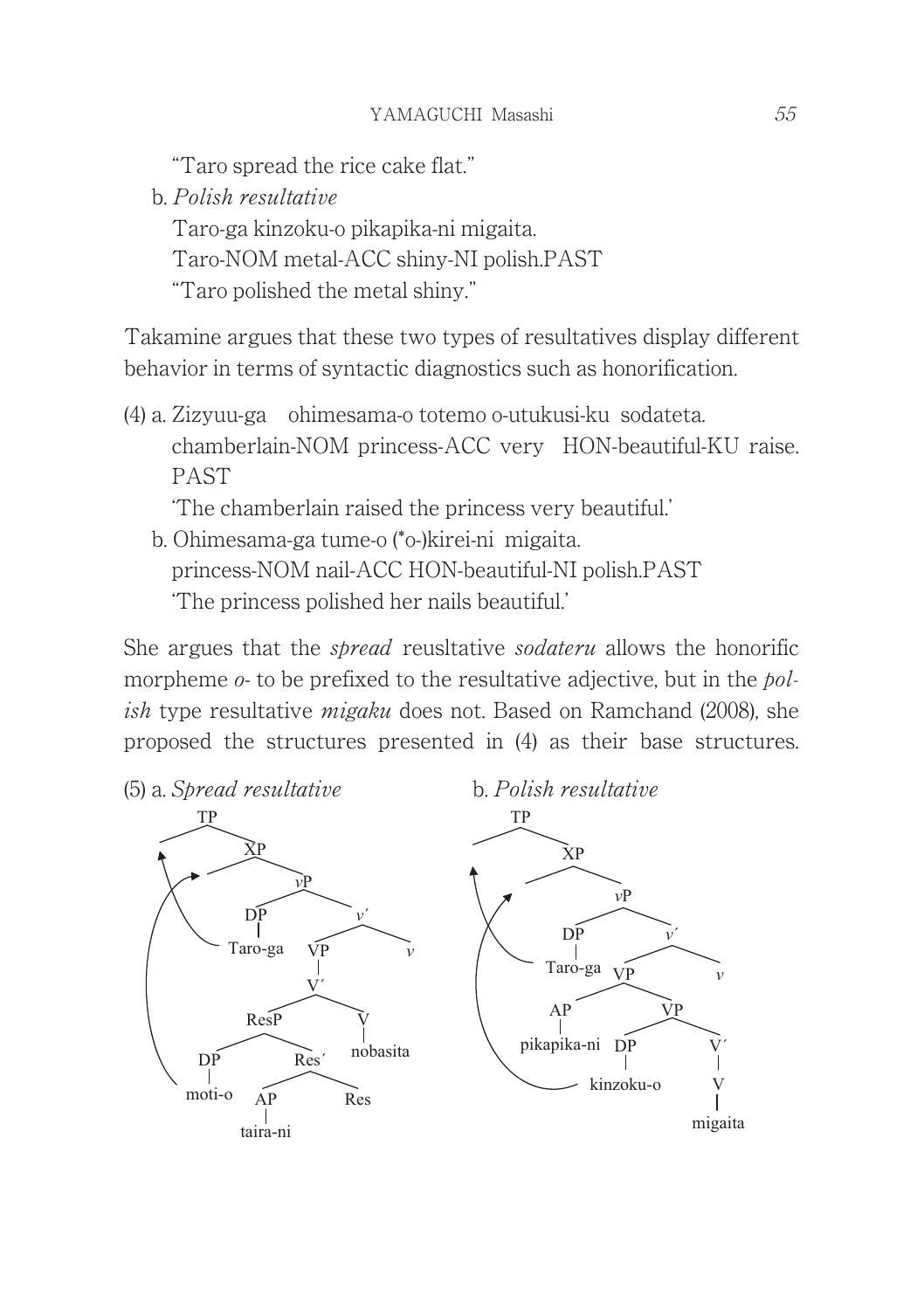Takamine argues that the spread resultative is generated as a complement of Res, while the polish resultative is generated as an adjunct of VP. Using this structure, we can capture the theta-assignment by a verb to an object.

However, if we extend the analysis to the fake object resultative construction in English, we cannot capture the theta-assignment. For example, consider the sentences in (6). According to Bruzio's generalization in (7), a verb that can assign agent theta-role to its subject can assign Case to its object. In Takamine's analysis, the verb assigns the case and the theta-role to its argument. The postverbal argument can be assigned Case, but it cannot be assigned any theta-role because the verb is not capable of assigning theta-role.

- $(6)$  a. He ran his shoes threadbare.  $(=(1c))$ 
	- b. Mary cried herself sick.
- (7) Burzio's Generalization

A verb can Case-mark its object if and only if the verb theta-marks the subject.

Therefore, Takamine's study reflects shortcomings in the crosslinguistic view. Also, Hasegawa's analysis has the same shortcomings because she also says that the verb assigns a theta-role to its object.

## 3. Proposal

This section presents a new study of the resultative construction. We consider the structure in a minimalist framework (cf. Chomsky 1995, 2001, and 2008). I basically follow Hasegawa, and add some modifications to her analysis. I use Res(ult)-head. Hasegawa (1998) and Ramchand (2008) use this head, but the function of this head is not totally the same as mine.

(8) a. John hammered the metal flat in 10 minutes.

b. \*John hammered the metal flat for 10 minutes.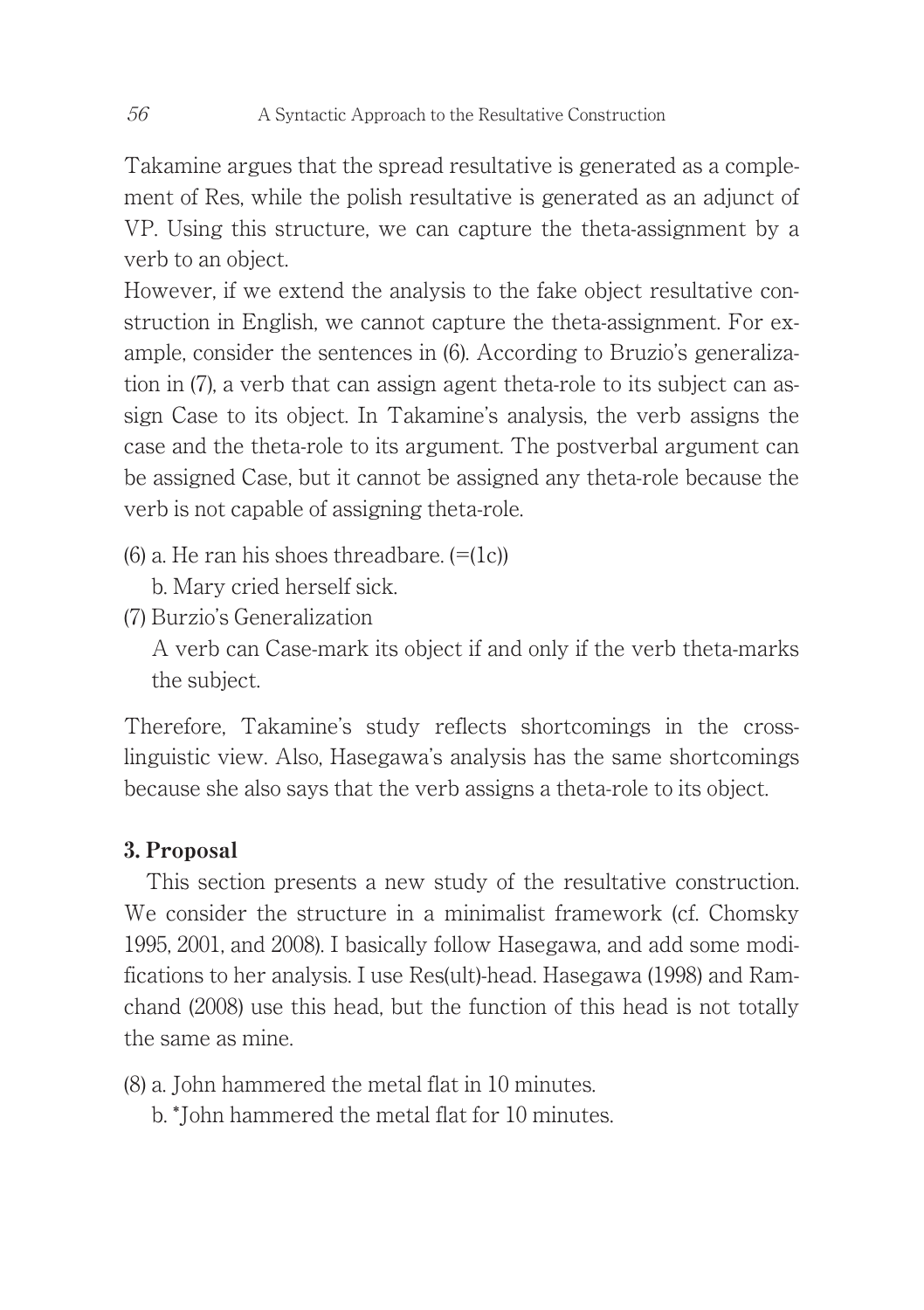c. John hammered the metal for 10 minutes.

The sentences in (8a-b), a common example the resultative construction, express a telic event, while the sentence in (8c) shows that the sentence without the resultative predicate can be an atelic event. Therefore, the resultative predicate makes the event telic. And, in my proposal, Res head is the source of the telicity, and the telicity is ensured when the Spec,Res position is filled with an argument interpreted as a resultee.

(9) a. John hammered the metal flat.



The postverbal argument *the metal* externally merges to the Spec. ResP position, and it ensures the telicity of the sentence there. The verb *hammer* assigns the accusative case to the argument. And it internally merges to Spec, VP.

Next, we consider the structure of the fake resultative construction. It is show in (10). As in the structure in (9), also in the fake resultative construction, the postverbal argument his shoes externally merges to the Spec, ResP position. The intransitive verb has the ability to assign the accusative case to the argument if we assume Bruzio's Generalization in (7). As for its theta-role, the Res-head assigns the theta-role Resultee to the postverbal argument.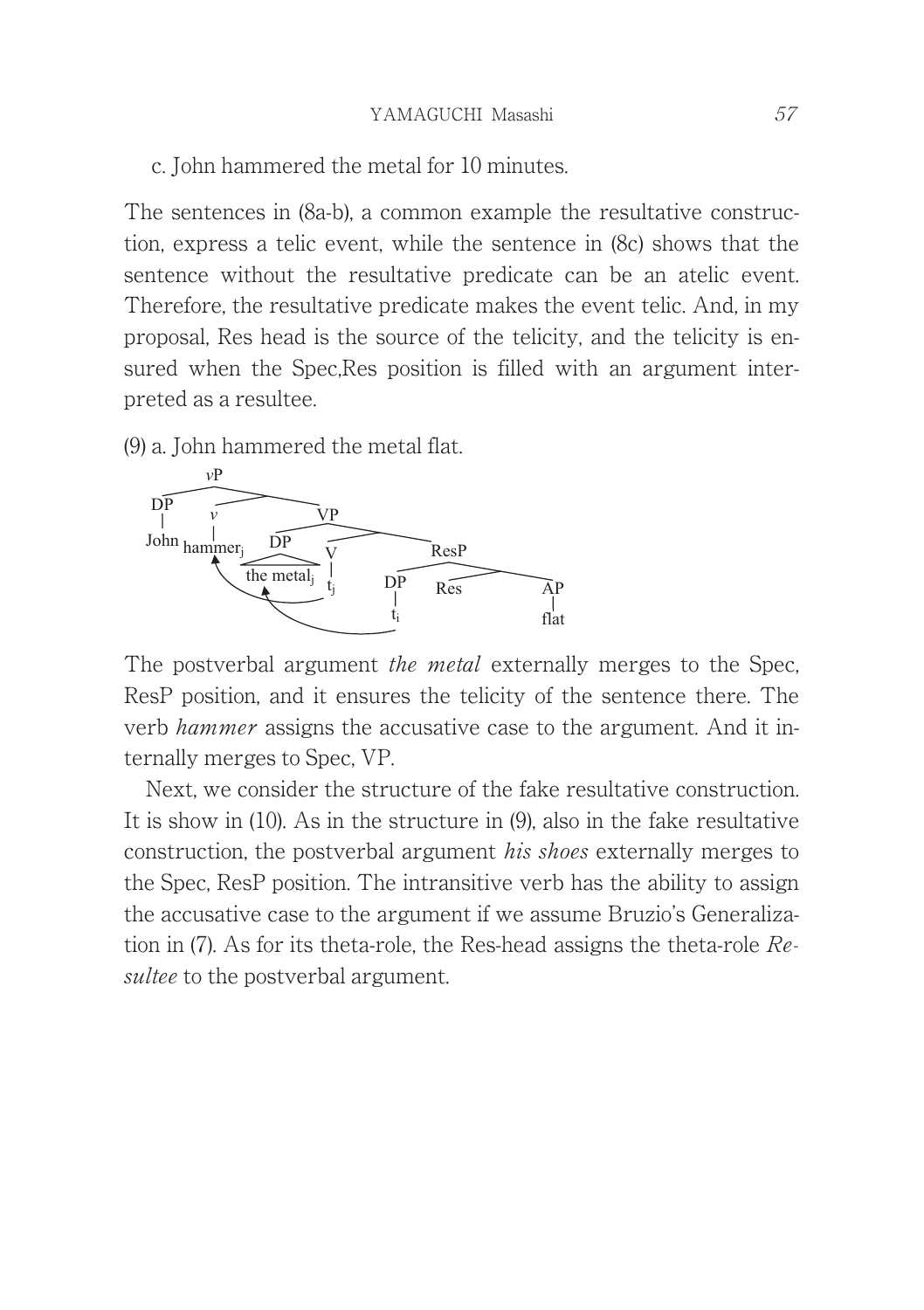

If we assume that the Res-head really assigns the theta-role to the argument, in the transitive resultative sentence like in (9a), the postverbal argument has two theta-role, and it may violate the theta-criterion in (11), leading to ungrammaticality.

(11) theta-criterion

Given the structure S, there is a set K of chains,  $K = \{C_i\}$ , where  $C_i =$ (α $_1$ <sup>i</sup>... α $_n$ <sup>i</sup>), such that:

(i) if  $\alpha$  is an argument of S, then there is a C<sub>i</sub>∈K such that  $\alpha = \alpha$ <sub>j</sub> and a theta-role is assigned to  $C_i$  by exactly one position  $P$ , and,

(ii) if P is a position of S marked with the theta-role R, then there is a C<sub>i</sub>∈K to which P assigns R, and exactly one  $\alpha_i$ ' in C<sub>i</sub> is an argument.

However, according to Jackendoff (1990), this formal version of the theta-criterion does not require a one-to-one match. In the resultative construction with a transitive verb such as in (9a), the metal is  $\alpha$  in (11). and  $C_i$  is a chain of an argument *the metal*. It is assigned a theta-role Patient by the verb in its complement position P. This criterion does not say that an argument is assigned only one theta-role by only one theta assigner. Therefore, as Jackendoff (1990), an argument can be assigned another theta-role.

#### 4. Predicates that Res head can take

In English, APs, PPs, and a few NPs can be resultative predicates.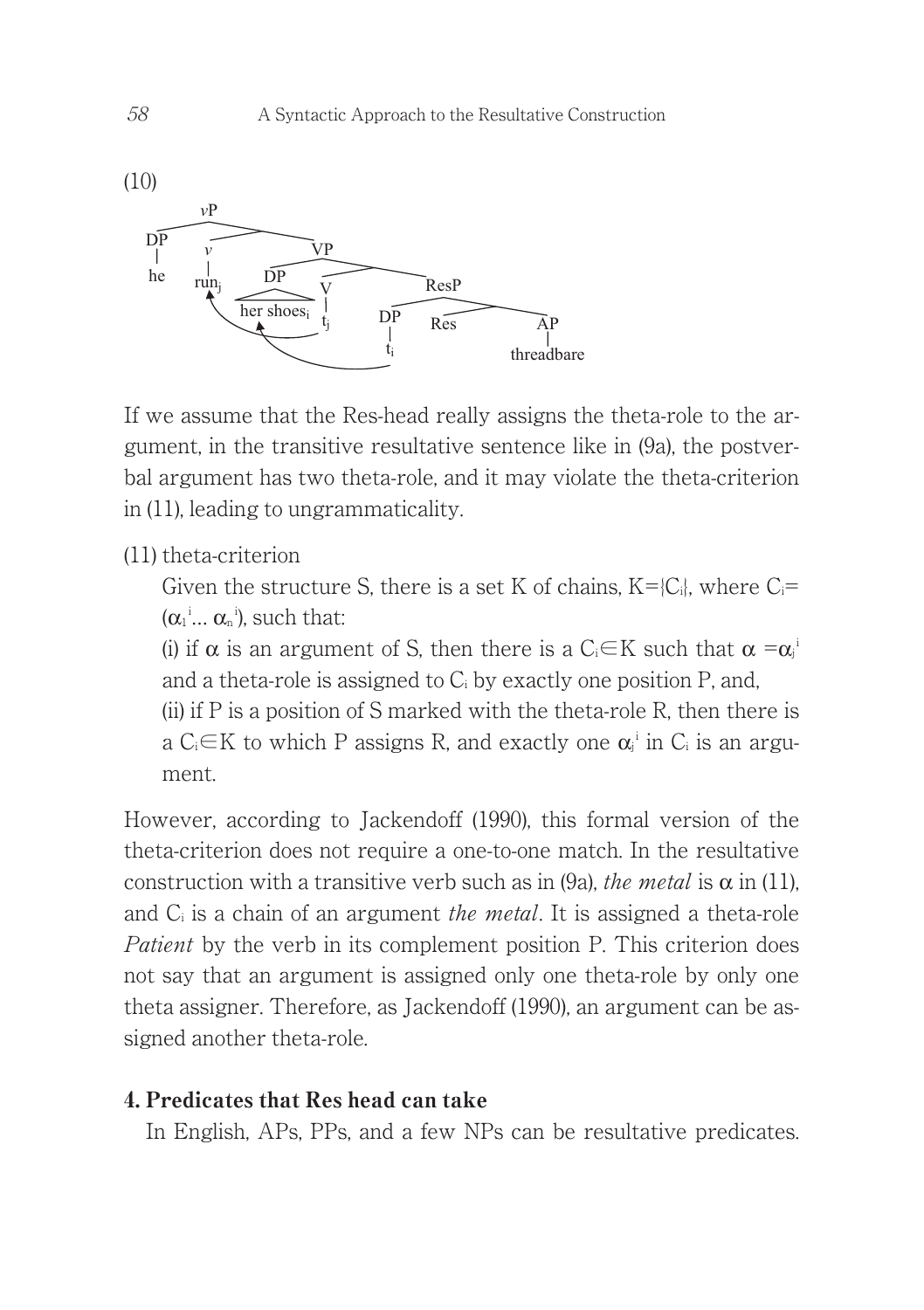However, not every item of these categories can be the predicate. In this section, following Wechsler (2005), we particularly focus on adjectives and identify what kind of items can be resultative predicates.

## 4.1 Adjectives

Based on Krifka (cf. 1987) and Kennedy and McNally (2005), Wechsler argues that there are two classes of adjectives; gradable and nongradable. The gradable adjectives can be modified with modifiers such as very, quite, and extremely, but the non-gradable adjectives cannot, as shown in (12).

(12) a. gradable adjectives

very/ quite/ extremely {flat/ long/ expensive/ straight/ full/ dull}

b. non-gradable adjectives

?? very/ quite/ extremely {dead/ triangular/ invited/ sold}

Moreover, gradable adjectives can be used as comparatives as shown in (13).

(13) flatter, longer, more expensive, straighter, fuller, duller However, non-gradable adjectives cannot be used as comparatives, as observed in (14).

(14) ??more dead/ triangular/ invited/ sold

In addition, gradable adjectives can be divided into two types; open and closed-scale. The primary difference between the two is that the former does not have an inherent point, while the latter does. This is observed in (15).

a. open-scale adjectives ??completely {long/ wide/ short/ cool} b. closed-scale adjectives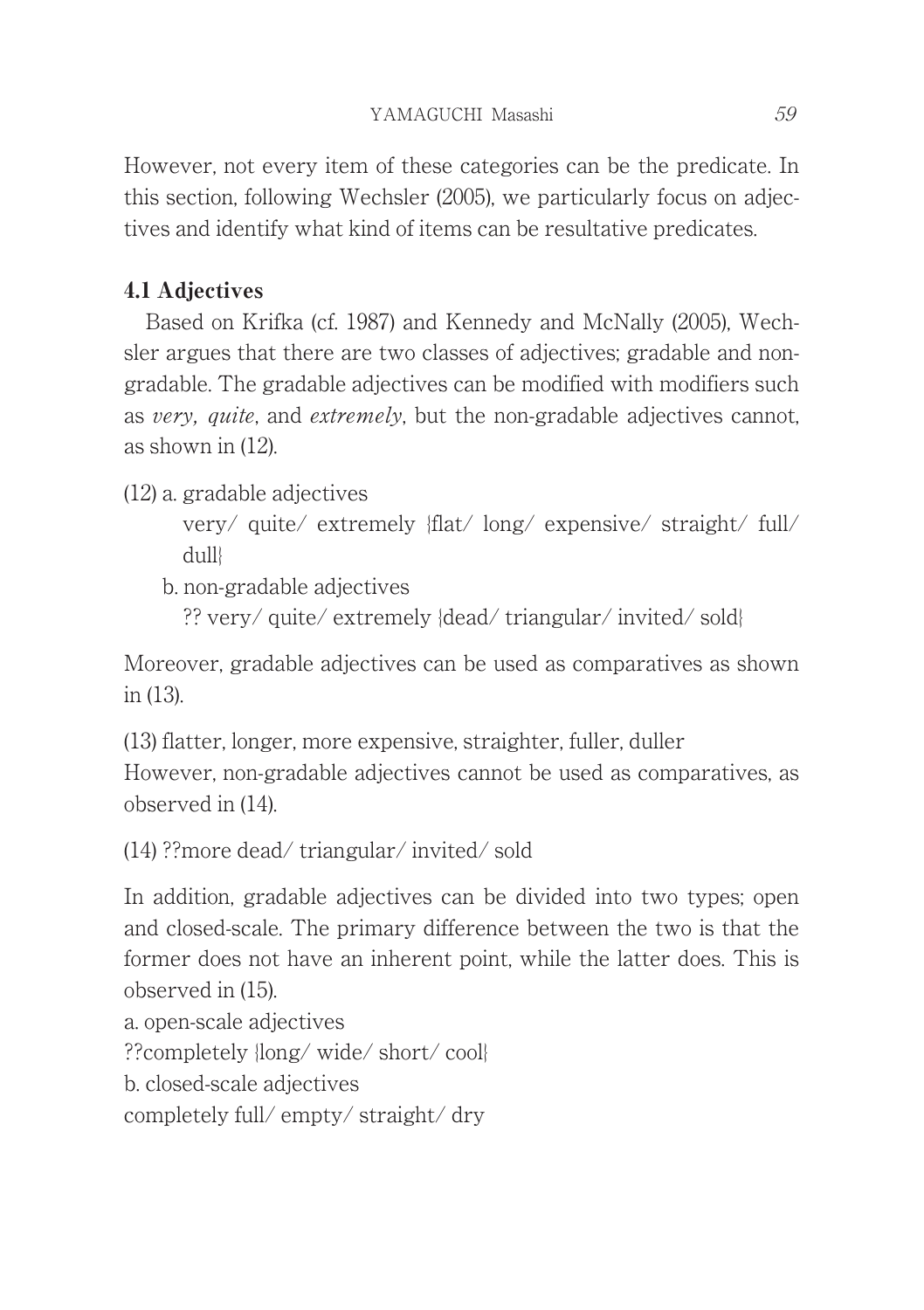Open-scale adjectives lack inherent maxima: therefore they must rely on the context for their standard. Closed-scale adjectives, on the other hand, supply an inherent standard that serves as a default. Furthermore, Wechsler argues that there is another type of adjective: a closed -scale adjective with minimal maxima. This type of adjective immediately reaches its positive value, or the value of the endpoint is equivalent to the starting value, and it can be considered as a *de facto* openscale adjective such as *wet, damp,* and *stained*. Following Wechsler, I assume that only predicates that have an endpoint or maxima can be resultative predicates. As for the adjectives, only the closed-scale adjectives can be the resultative predicates, implying that only these adjectives can be generated in the Res head in (9) and (10). The closedscale adjectives with minimal maxima cannot be used as resultative predicates because the inherent standard of such adjectives is too low to be useful.

(15) He wiped the table clean/ dry/ smooth/ \*damp/ \*dirty/ \*stained/ \* wet

Boas (2003) indicates there are 77 examples using the resultative predicate dry and none with wet.

#### 5. Intermediate summary

In this paper, I propose a structure for the resultative construction that captures the telicity requirement and theta-role assignment. A resultative predicate includes the endpoint in its scale, and the type of predicate is called closed-scale in Wechsler (2005). The postverbal argument which is interpreted as a Resultee is externally merges to Spec, Res position, and ensures the telicity of the sentence in this position. Also, the Res head assigns the theta-role to it, and the verb assigns the case. In the transitive resultative sentence, the postverbal argument has two theta-roles, but following Jackendoff (1990), it does not lead to ungrammaticality. In the following section, we observe Italian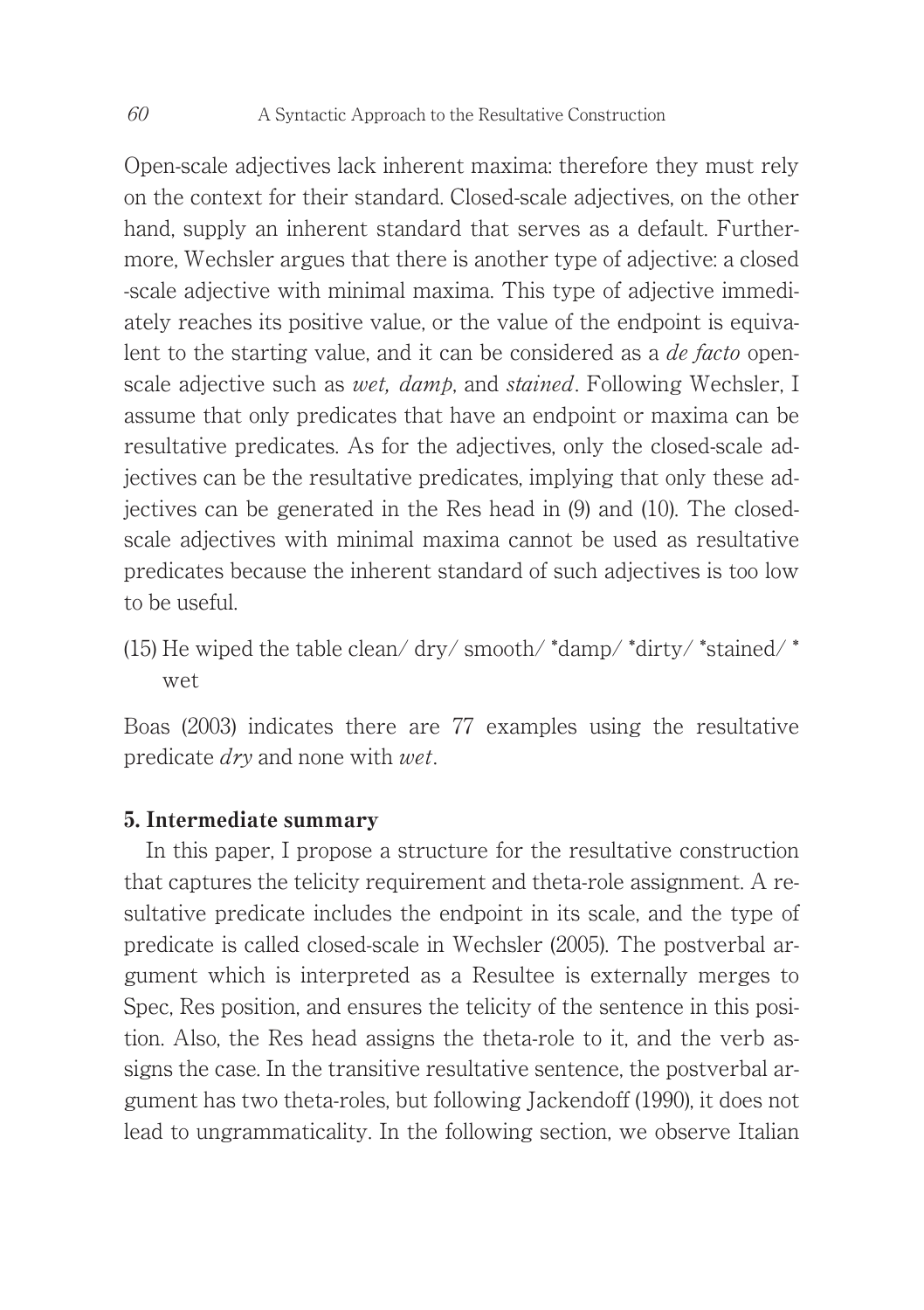and Japanese data to verify the crosslinguistic validity of my study.

## 6. Italian data

In this section, we examine the resultative construction in Italian to verify the universality of my study.

## 6.1 Napoli (1992)

Napoli (1992) argues that the resultative constructions with AP predicatse are common in both English and Italian, though there are restrictions.

(17) Ha dipinto il palazzo rosso.

"He painted the wall red."

This sentence is correct, but those in (18) are ungrammatical. Therefore Napoli proposes a rule of interpretation for the Italian resultative in (19).

(18) a. \*Ho stirato la camicia [pitta].

"He ironed the shirt [flat]."

- b. ?\*Hanno riscaldato l'acqua [bollente]. "They heated the water [boiling]."
- c. ?\*Ha strappato la lettera [fine].

"He ripped up the letter [fine] (in small pieces)."

(19) Resultative Interpretation

In a sentence with a resultative AP, the primary predicate must be interpreted as focusing on the endpoint of the activity denoted by that predicate. If the resultative sentence is sufficiently modified to draw attention to the endpoint, the inappropriate sentences will improve.

According to Napoli, this is shown in (20). These sentences are accepted by many of her informants.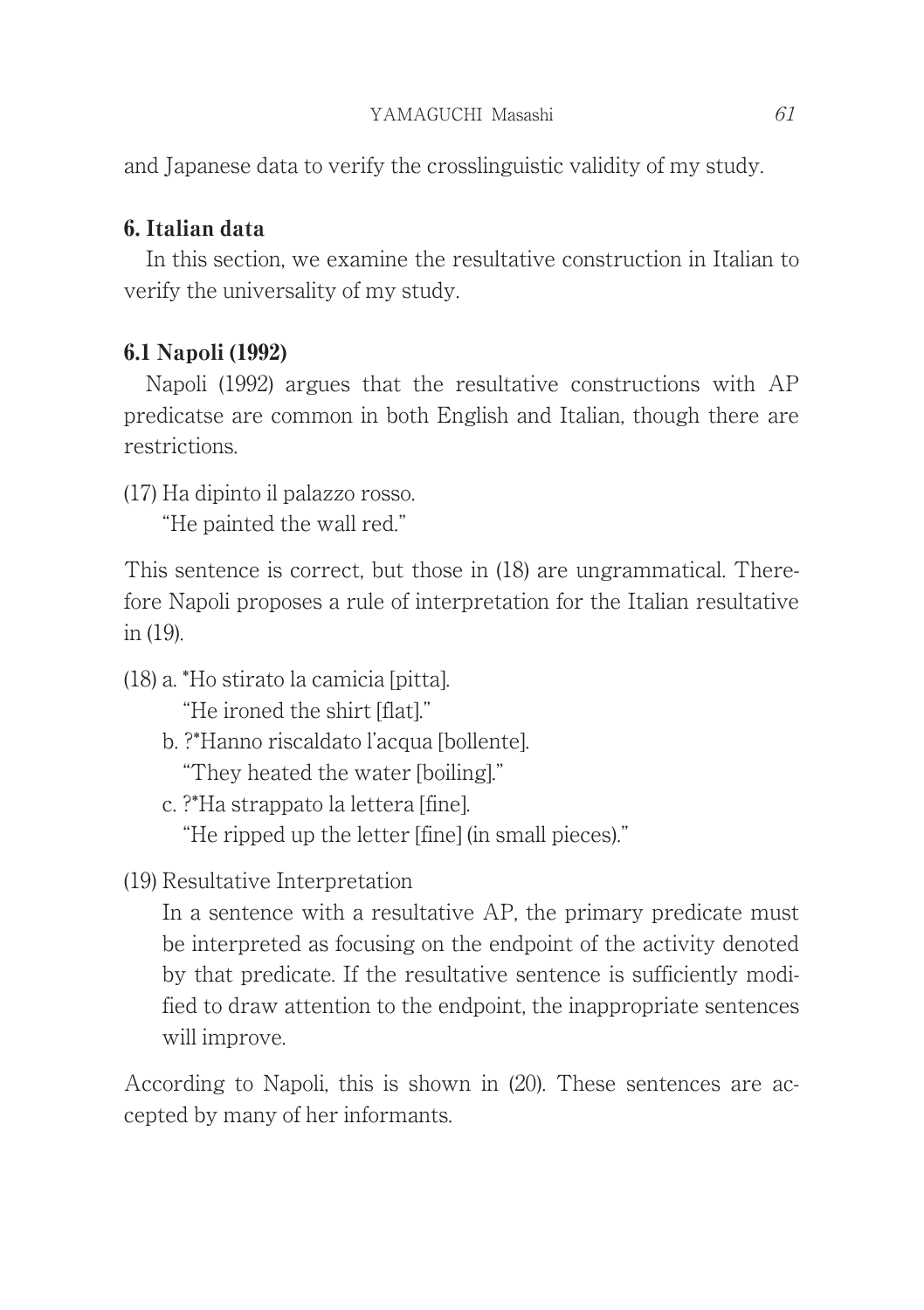(20) a. Ho stirato la camicia [pitta pitta].

"I have ironed the shirt [flat flat]."

- b. Hanno riscaldato l'acqua [tanto calda che non ci si poteva].
	- "They heated the water [so hot that no one could get in.]"
- c. Ha strappato la lettera [fine fine].

"He ripped up the letter [very fine (fine fine)]."

In (20), all of the resultative predicates are arranged to focus on the endpoint.

#### 6.2 Analysis

In this subsection, I analyze Napoli's data, using the structure that I proposed in the previous section. I assume that Italian resultative predicates such as *'pitta'* and *'bollonte'* cannot license the Res head because these predicates cannot focus on the endpoint, thus leading to ungrammaticality. If the resultative predicate is sufficiently intensified, the predicate can be generated in the Res head because it focuses on the endpoint.

 $(21)$  a. Ho stirato la camicia [pitta pitta].  $(=(20a))$ 



As in English, the postverbal argument *la camicia* is externally merges to Spec, ResP position, and it ensures the telicity of the sentence. The mechanism of case and theta-role assignment is the same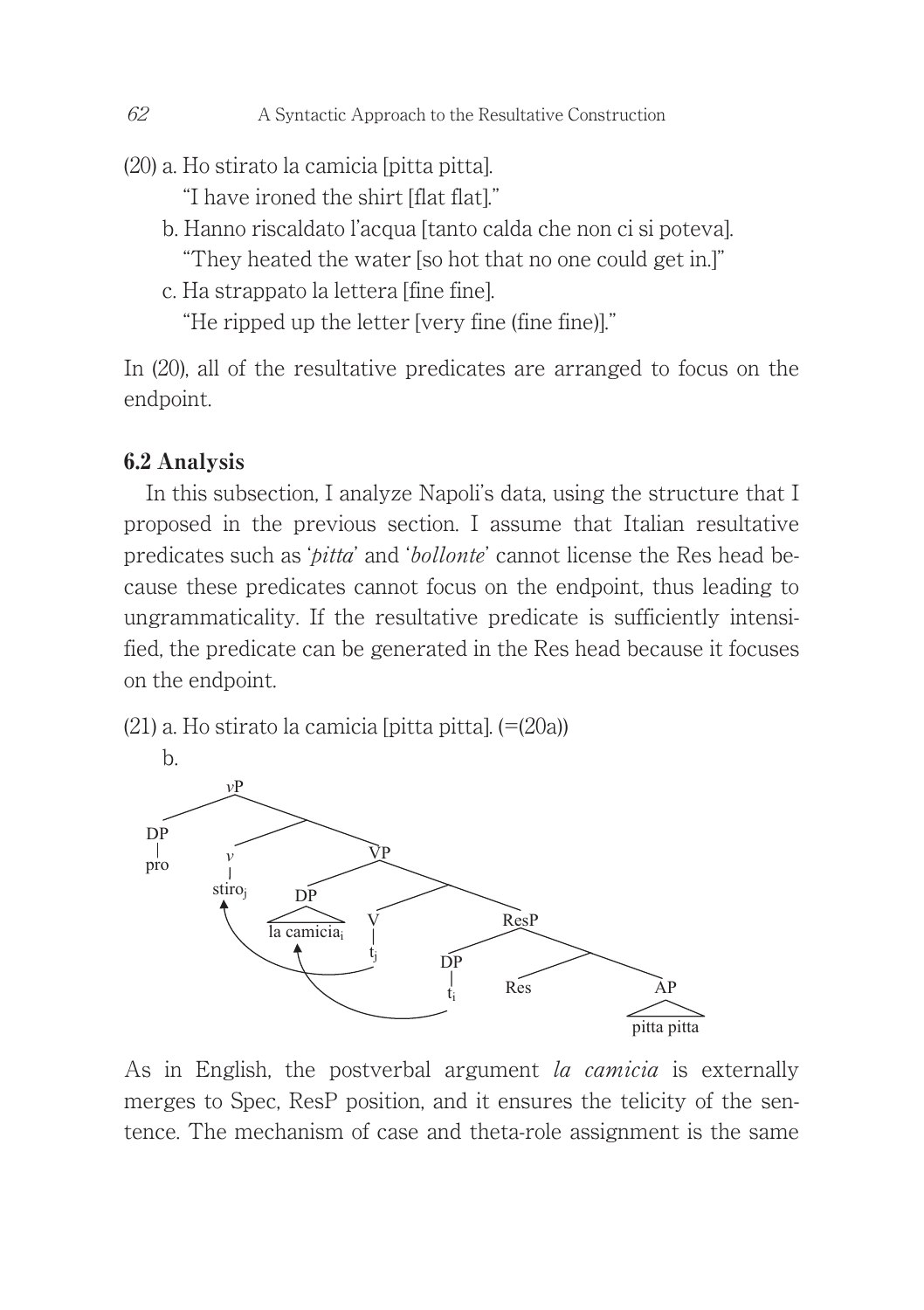with English: Res-head assigns theta-role, and the verb stiro assigns the case to the argument.

## 7. Japanese data

In this section, we consider some resultative constructions in Japanese, especially the data in Takamine (2007).

### 7.1 Data

In this subsection, we observe some data and consider what is the source of the telicity. First, we focus on the data in Takemine (2007).

(22) a. Taro-ga moti-o taira-ni nobasita. (=(3a)) Taro-NOM rice.cake-ACC flat-NI spread.PAST "Taro spread the rice cake flat." b. Taro-ga kinzoku-o pikapika-ni migaita. (=(3b))

Taro-NOM metal-ACC shiny-NI polish.PAST

"Taro polished the metal shiny."

As shown in (23), these sentences show the telicity, but the sentences without the resultative predicate express atelic events as in (24).

- (23) a. Taro-ga moti-o 10-hun-de taira-ni nobasita Taro-NOM rice.cake-ACC 10-miniute-in flat-NI spread.PAST "Taro spread the rice cake flat in 10 minutes."
	- b. \*Taro-ga moti-o 10-hun-kan taira-ni nobasita Taro-NOM rice.cake-ACC 10-minute-for flat-NI spread.PAST "Taro spread the rice cake flat for 10 minutes."
	- c. Taro-ga kinzoku-o 10-hun-de pikapika-ni migaita. Taro-NOM metal-ACC 10-minutes-in shiny-NI polish.PAST "Taro polished the metal shiny in 10 minutes."
	- d. \*Taro-ga kinzoku-o 10-hun-kan pikapika-ni migaita. Taro-NOM metal-ACC 10-hun-for shiny-NI polish.PAST "Taro polished the metal shiny for 10 minutes."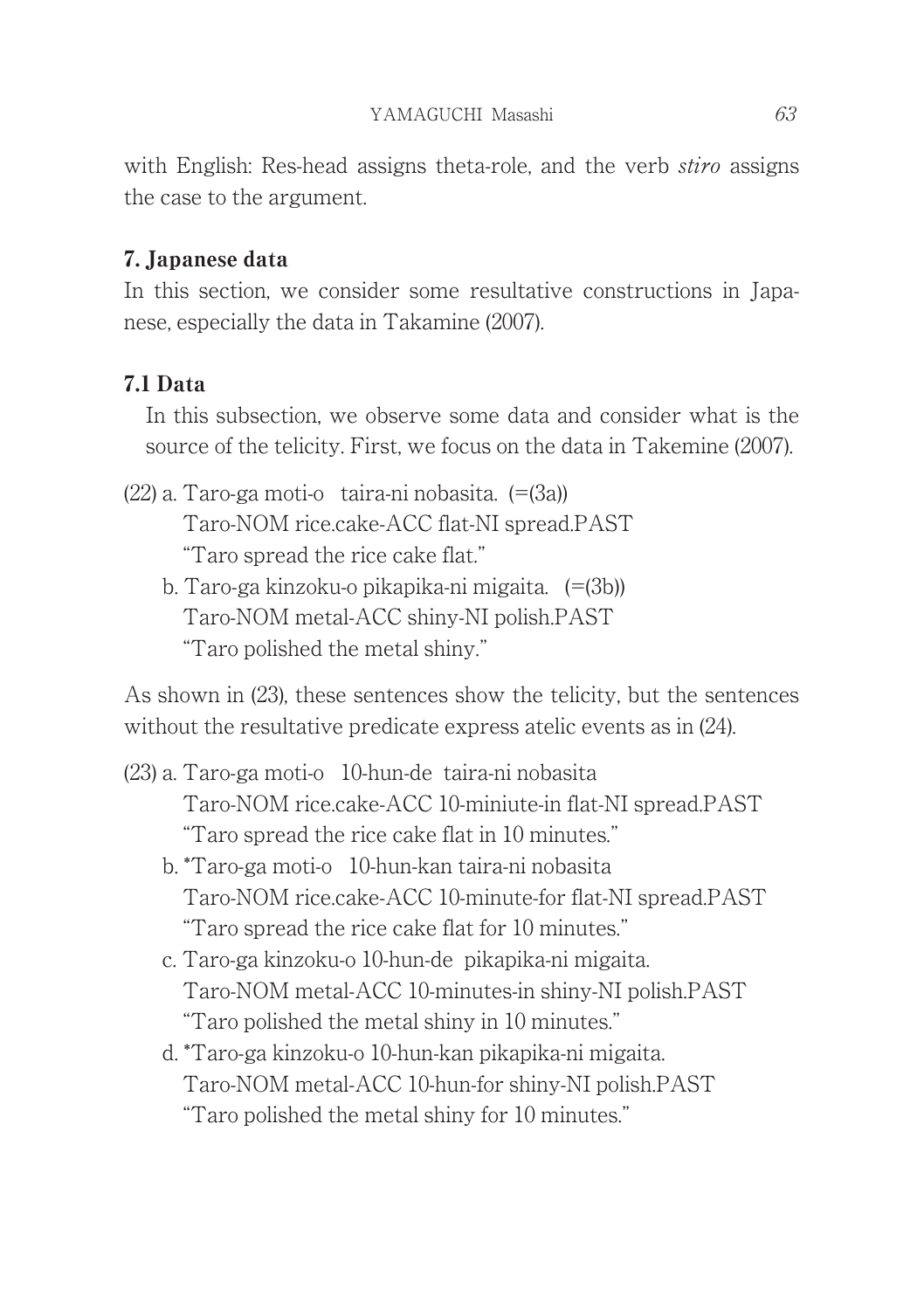- (24) a. Taro-ga moti-o 10-hun-kan nobasita Taro-NOM rice.cake-ACC 10-minute-for spread.PAST "Taro spread the rice cake for 10 minutes."
	- b. Taro-ga kinzoku-o 10-hun-kan migaita. Taro-NOM metal-ACC 10-hun-for polish.PAST "Taro polished the metal for 10 minutes."

The sentences without resultative predicates can express telic events. In their literal meaning, they do not seem to contain the resultative predicates. However, in their implied meaning, these sentences in (25) express the result state.

(25) a. Taro-ga moti-o 10-hun-de nobasita Taro-NOM rice.cake-ACC 10-miniute-in spread.PAST (Literally)"Taro spread the rice cake in 10 minutes." (Implied) "Taro spread the rice cake flat in 10 minutes." b. Taro-ga kinzoku-o 10-hun-de migaita. Taro-NOM metal-ACC 10-minutes-in polish.PAST (Literally)"Taro polished the metal in 10 minutes." (Implied)"Taro polished the metal shiny in 10 minutes."

Therefore, these are the resultative constructions: they contain the resultative predicates in their structures. And, as in English, the source of the telicity of the resultative construction In Japanese is the resultative predicate.

## 7.2 Analysis

In this subsection, we analyze the structure of the Japanese resultative constructions. I assume that this construction has the same structure as that of English. We consider the structure in (26) below.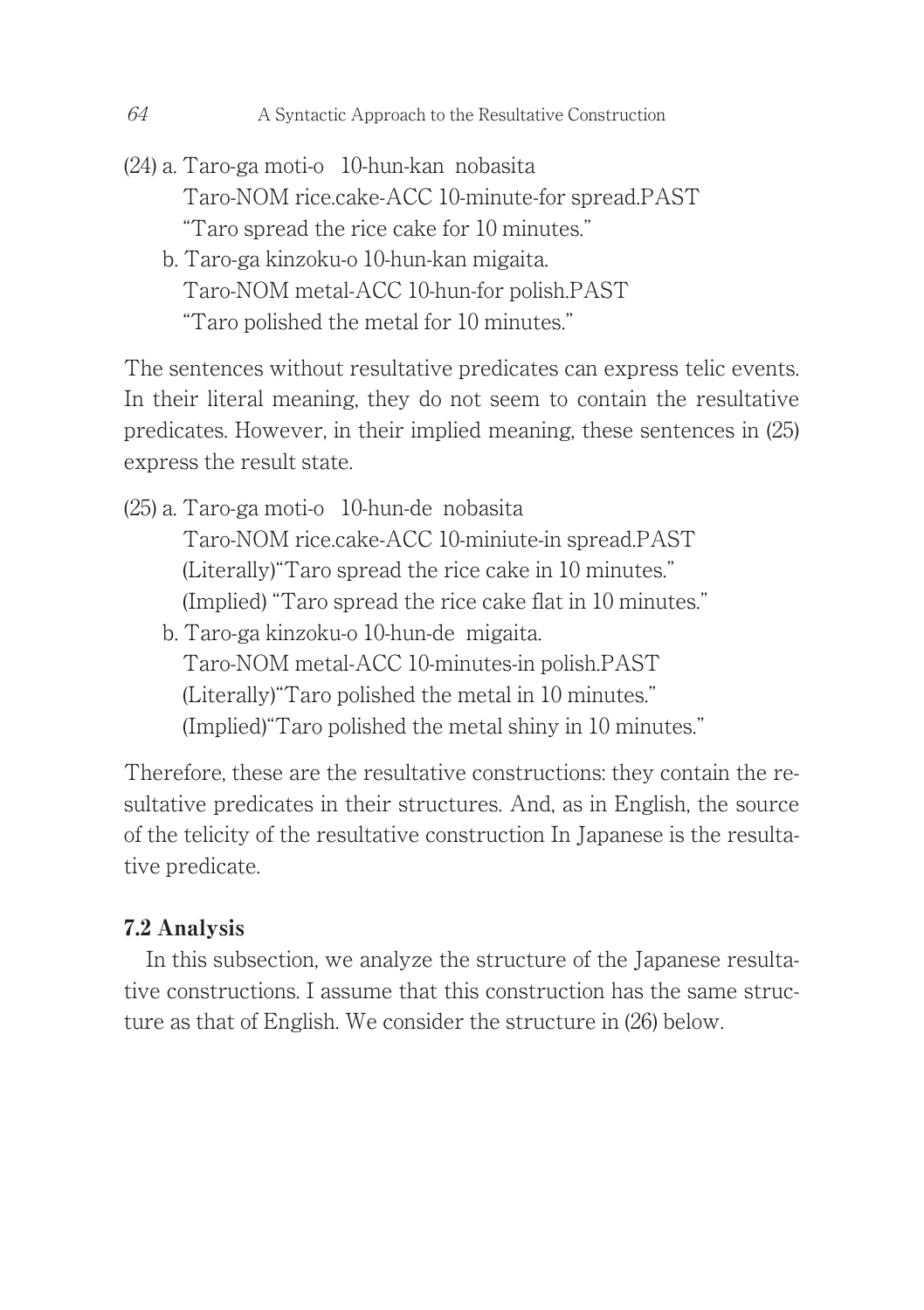(26) a. Taro-ga mocha-o taira-ni nobashita.



The postverbal argument *moti-o* externally merges in the Spec, ResP position, and it ensures the telicity of the sentence there. Also, the argument is assigned the theta-role Resultee by Res. The verb nobasu agrees with the argument and values its case as the accusative. And it internally merges to Spec, VP. As for the sentences in (25), I assume that the complement of Res is filled with a null element. Their structures are the same as in (26).

#### 8. Further implications

In this section, we consider the further implications of my proposal. In the proposal, the postverbal argument is analyzed as a resultee in the event described by the verb. We can capture the events whose preverbal argument is considered as a resultee with my proposal. Examples are presented in (27).

(27) a. Alice entered the room.

b. He followed the star out of Bethlehem.

In addition, these sentences are telic.

(28) a. Alice entered the room in a minute.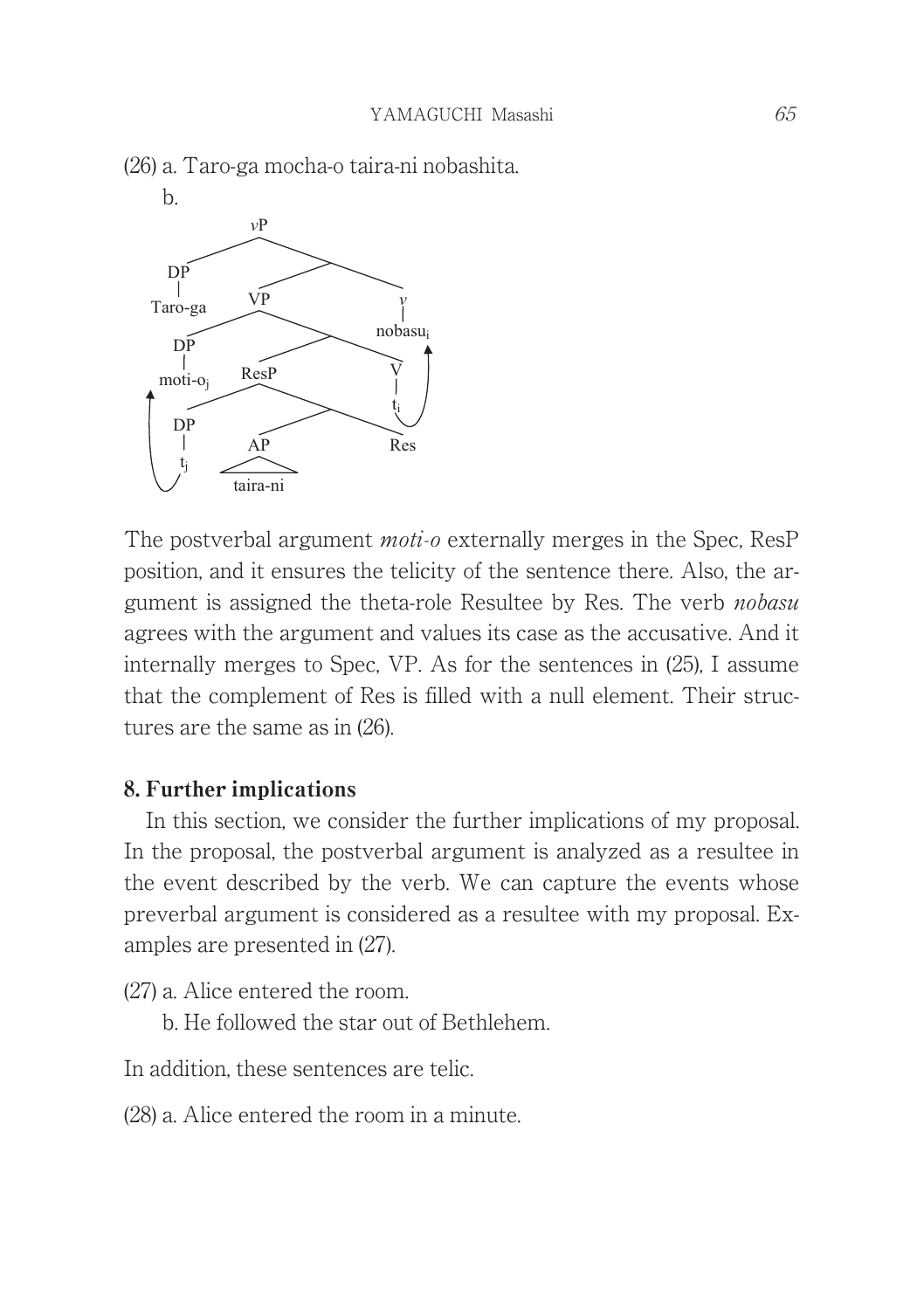- b. \*Alice entered the room for a minute.
- c. He followed the star out of Bethlehem in an hour.
- d. \*He followed the star out of Bethlehem for an hour.

In my proposal, the Spec,Res position is filled with the resultee element. In (28), the preverbal arguments of these sentences are considered as resultees, thus the arguments license the telic features of the sentences. The preverbal argument *Alice* enxternally merges with Spec, ResP, and licenses the telic feature of the sentences, and is interpreted as the resultee of the sentence. Then it internally merges to the Spec, vP.

(29)



The case is the same with the sentence in (28b).



In the structure, the preverbal argument externally merges with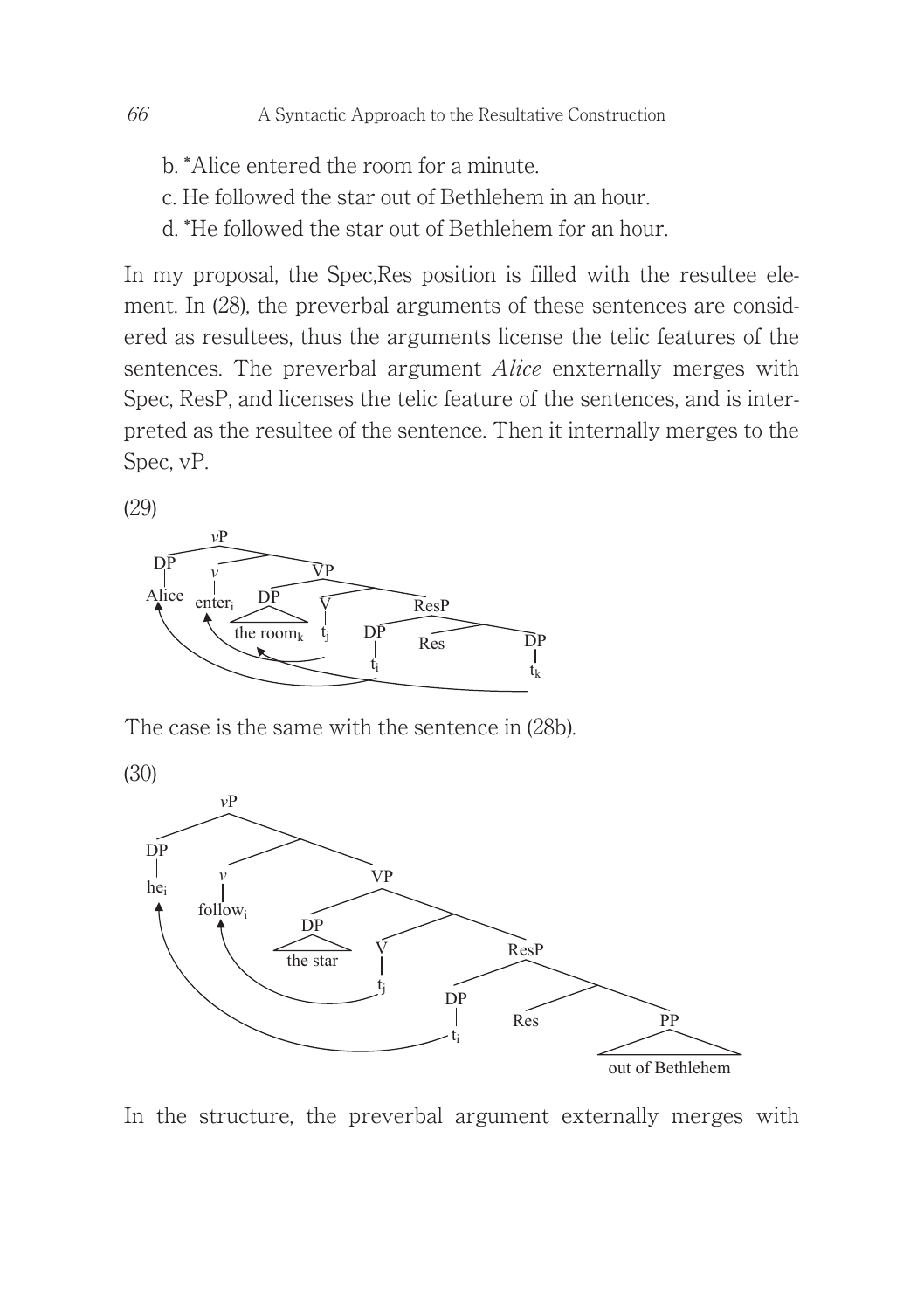YAMAGUCHI Masashi 67

Spec, ResP because it is interpreted as the resultee of the sentence. The argument needs to merge to Spec,  $vP$ , but the postverbal argument the star is closer to Spec,  $vP$ . Therefore, the preverbal argument cannot internally merge there if this goes on. However, if we take the Equidistance discussed in Chomsky (1995: 185), this problem is solved.

(31)



In Chomsky (1995: 185), he state as follows:

In the abstract case  $[(31)]$ , if Y adjoins to X, forming the chain  $(Y, t)$ with the minimal domain  ${Spec_1, Spec_2, ZP}$ , then  $Spec_1$  and  $Spec_2$ are equidistant from ZP (or anything it contains), so that raising of (or from)  $ZP$  can cross  $Spec_2$  to  $Spec_1$ .

As for the minimal domain, it is the complement and the specifier of the element. Therefore, before Y internally merges to X, its minimal domain is {Spec2, ZP}. After the merge, its minimal domain extends to  ${Spec_1, Spec_2, ZP}$ . In the configuration in (30), from Spec,  $vP$ , the postverbal argument the star is closer than the preverbal argument he before the merge. After the verb *follow* internally merges to small  $v$ , the minimal domain of the verb is  $\langle$ Spec, vP, Spec, VP, ResP $\langle$ , and the raising from the ResP is possible. Therefore, the merge from the Spec, ResP is not blocked because it is the minimal domain of V, and the postverbal argument and the preverbal argument is equidistant from the Spec,vP.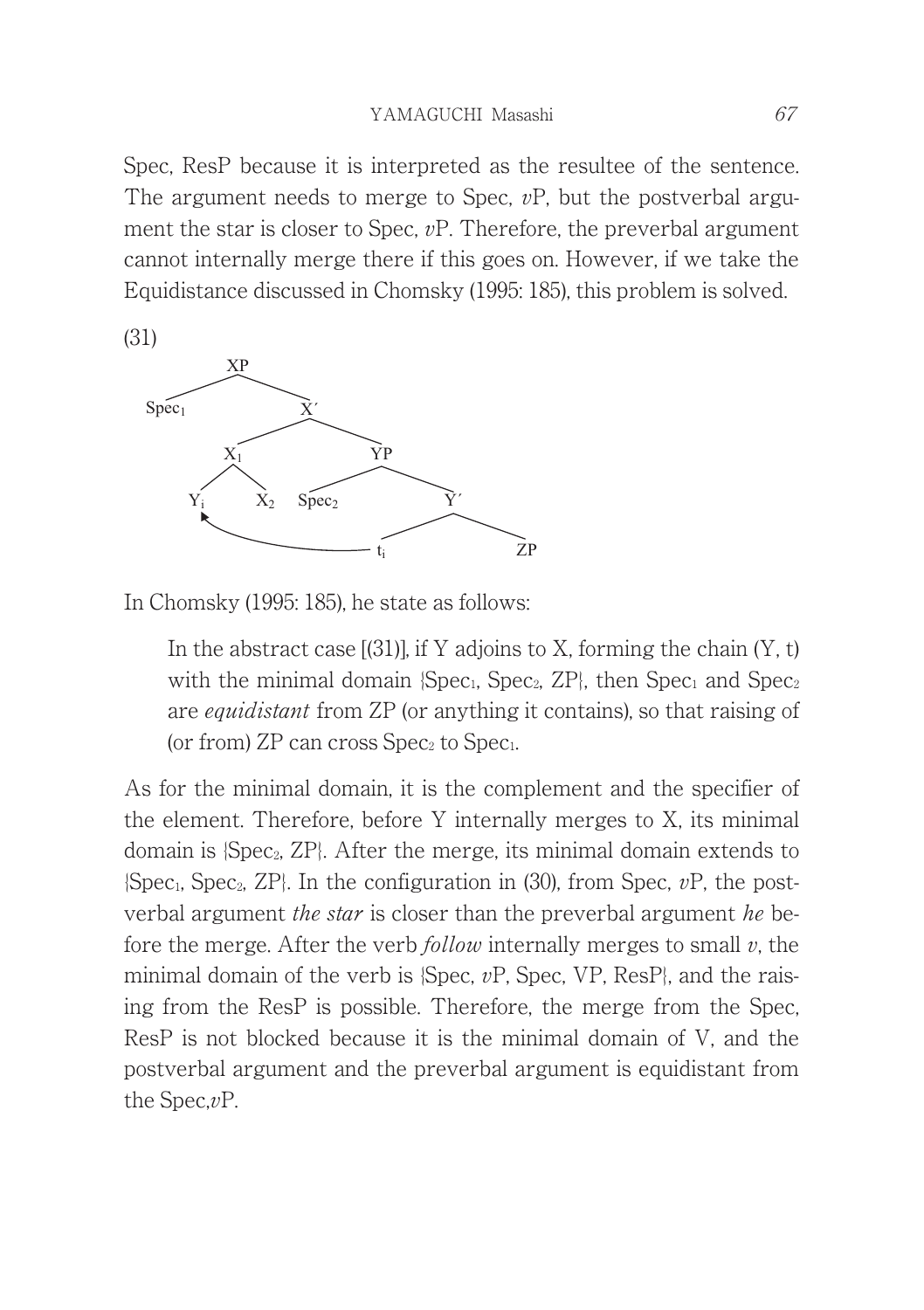#### 9. Conclusion

In this paper, I propose a structure that captures the thetaassignment and telicity in the resultative construction. The resultee in the event is externally merges to Spec, ResP, and the telicity is ensured there. Also, the argument is interpreted as a resultee. If the argument is postverbal, it internally merges to Spec, VP. By contrast, if the argument is preverbal, it internally merges to Spec,vP. Also, if the sentence with the preverbal resultee has a postverbal argument, the preverbal resultee can cross the postverbal argument because they are equidistant from Spec, vP. With regard to the resultative predicate, the predicate that includes an inherent endpoint in its scale can be used as a resultative predicate.

#### References

- Boas, Hans (2003) A Constructional Approach to Resultatives, CSLI Publications, Stanford University.
- Burzio, Luigi (1981) "Intransitive verbs and Italian auxiliaries," Ph. D. dissertation, MIT.
- Burzio, Luigi (1986) Italian Syntax: A Government-Binding Approach, Dordrecht.
- Chomsky, Noam (1981) Lectures on Government and Binding: the Pisa lectures, Dordrecht.
- Chomsky, Noam (1995) The Minimalist Program, the MIT Press, Cambridge.
- Chomsky, Noam (2001) "Derivation by Phase," in Michael Kenstowicz (eds.) Ken Hale: A life in language, 1-52.
- Chomsky, Noam (2008) "On Phases," in Robert Freidin, Carlos Peregr Otero, and Maria Luisa Zubizarreta (eds.) Foundational Issues in Linguistic Theory: Essays in honor of Jean-Roger Vergnaud, 133-166, MIT Press. Cambridge.
- Hasegawa, Nobuko (1998) The Syntax of Resultatives, Kanda University of International Studies, ms.
- Jackendoff, Ray (1990) "On Larson's Treatment of the Double Object Construction," Linguistic Inquiry 21, 427-456.
- Kennedy and McNully (2005) "Scale Structure, Degree Modification, and the Semantics of Gradable Predicates," in Language 81, 345-381.